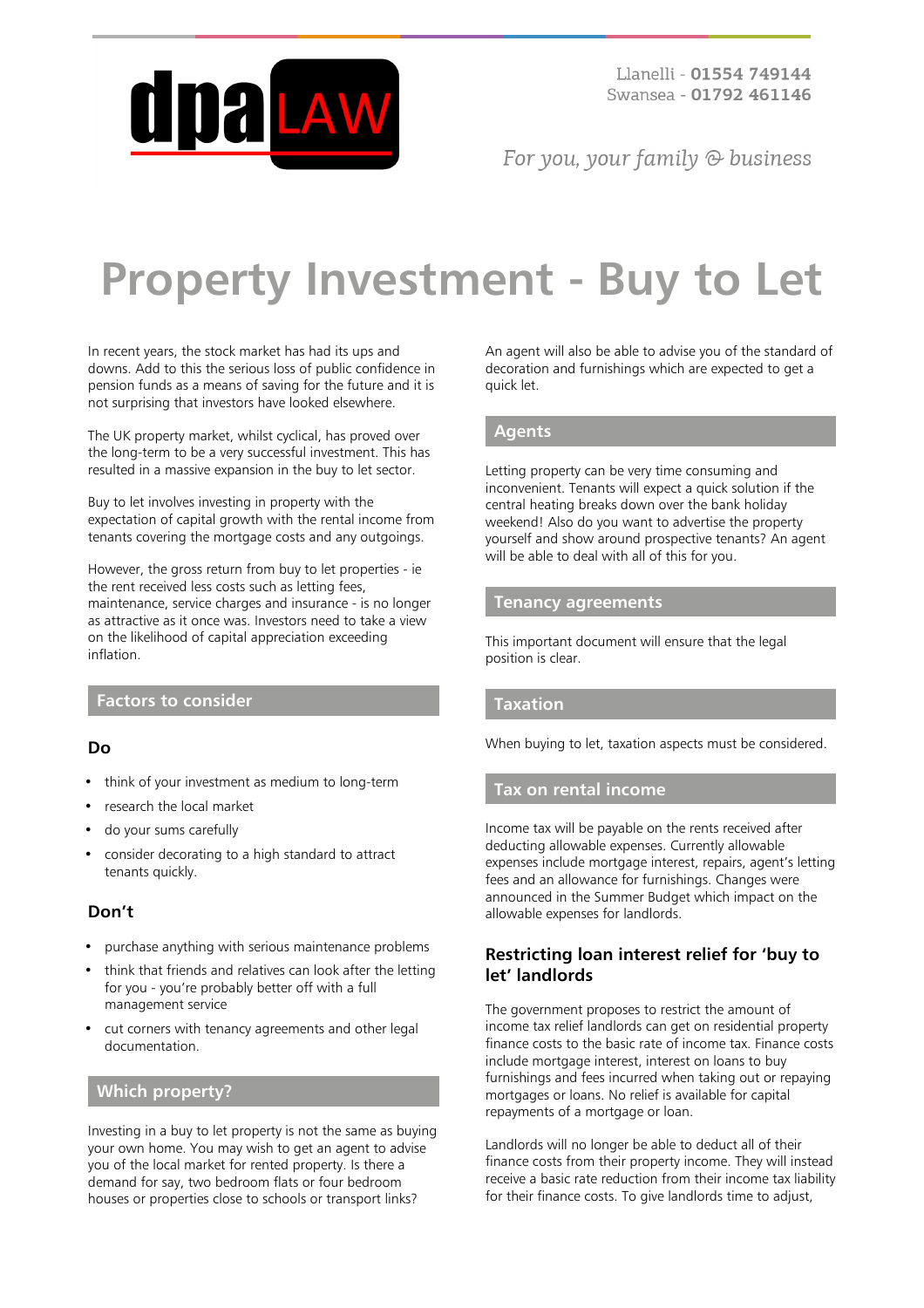the government will introduce this change gradually from April 2017, over four years. The restriction in the relief will be phased in as follows:

- in 2017/18, the deduction from property income will be restricted to 75% of finance costs, with the remaining 25% being available as a basic rate tax reduction
- in 2018/19, 50% finance costs deduction and 50% given as a basic rate tax reduction
- in 2019/20, 25% finance costs deduction and 75% given as a basic rate tax reduction
- from 2020/21, all financing costs incurred by a landlord will be given as a basic rate tax reduction.

This restriction will not apply to landlords of furnished holiday lettings.

# **The end of wear and tear allowances**

The wear and tear allowance for fully furnished properties will be replaced with a relief that enables all landlords of residential dwelling houses to deduct the costs they actually incur on replacing furnishings, appliances and kitchenware in the property. The relief will be available for expenditure incurred on or after 1 April 2016 for corporation tax and on or after 6 April 2016 for income tax.

This measure will give relief for the cost of replacing furnishings to a wider range of property businesses as currently there is no tax relief for the replacement of furnishings in partly furnished or unfurnished properties.

Examples of eligible capital expenditure are:

- furniture
- furnishings
- appliances (including white goods)
- kitchenware

but would exclude items which are fixtures.

However the relief is limited to the cost of an equivalent item if there is an improvement on the old item. The deduction will not be available for furnished holiday lettings or where rent-a-room relief is claimed.

#### **Tax on sale**

Capital gains tax (CGT) will be payable on the eventual sale of the property. The tax will be charged on the disposal proceeds less the original cost of the property, certain legal costs and any capital improvements made to the property. This gain may be further reduced by any annual exemption available.

From 6 April 2016 the rates of CGT are generally reduced from 28% to 20% for the higher rate and from 18% to 10% for the basic rate. However the 28% and 18% rates will continue to apply to chargeable gains arising on the disposal of residential property that do not qualify for private residence relief.

CGT is payable on 31 January after the end of the tax year in which the gain is made.

From April 2019, a payment on account of any CGT due on the disposal of residential property will be required to be made within 30 days of the completion of the disposal. This will not affect gains on properties which are not liable for CGT due to Private Residence Relief.

#### **Student lettings**

Buy to let may make sense if you have children at college or university. It is important that the arrangement is structured correctly. The student should purchase the property (with the parent acting as guarantor on the mortgage). There are several advantages to this arrangement.

#### **Advantages**

This is a cost effective way of providing your child with somewhere decent to live.

Rental income on letting spare rooms to other students should be sufficient to cover the mortgage repayments from a cash flow perspective.

As long as the property is the child's only property it should be exempt from CGT on its eventual sale as it will be regarded as their main residence.

The amount of rental income chargeable to income tax is reduced by a deduction known as 'rent a room relief'. This is £7,500 per annum from 6 April 2016 (£4,250 for 2015/16). In this situation no expenses are tax deductible. Alternatively expenses can be deducted from income under normal letting rules where this is more beneficial.

# **Furnished holiday lettings**

Furnished holiday letting (FHL) is another type of investment that could be considered. This form of letting is short holiday lets as opposed to letting for the residential market.

The favourable tax regime for furnished holiday letting accommodation includes qualifying property located anywhere in the European Economic Area (EEA). In order to qualify for FHL treatment certain conditions have to be met. These include the property being available for letting for at least 210 days in each tax year and being actually let for 105 days. Provided that there is a genuine intention to meet the actual letting requirement it will be possible to make an election to keep the property as qualifying for up to two years even though the condition may not be satisfied in those years. This will be particularly important to preserve the special CGT treatment of any gain as qualifying for the lower CGT rate of 10% where the conditions for Entrepreneurs' Relief are satisfied.

Losses arising in an FHL business cannot be set against other income of the taxpayer. Separate claims would need to be made for UK losses and EEA losses. Each can only be offset against profits of the same or future years in each relevant sector.

FHL property has some advantages but it has other disadvantages which should also be considered.